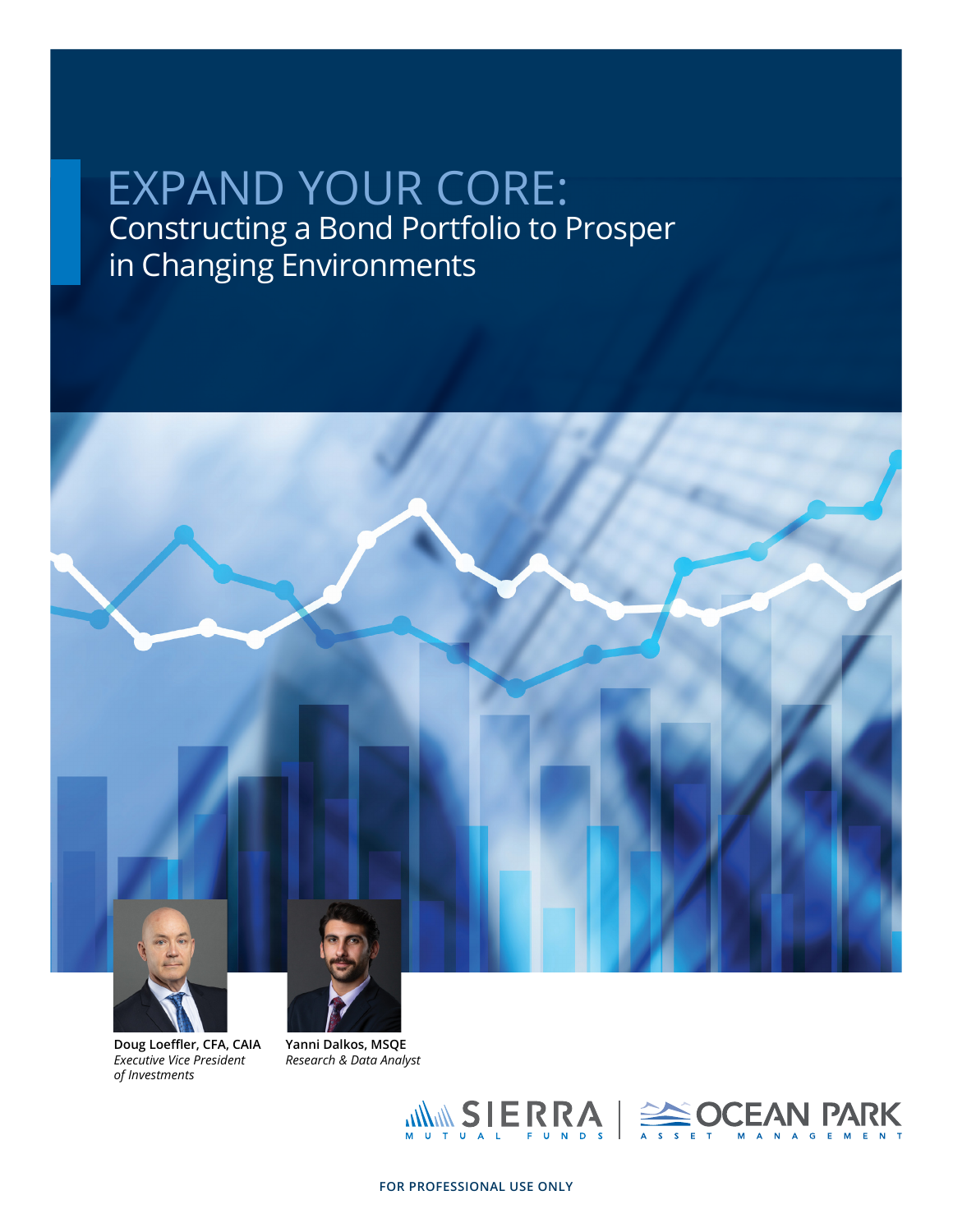# EXECUTIVE SUMMARY

- **•** Just as the S&P 500 Index is the "go-to" benchmark for U.S. stocks, the Bloomberg Barclays U.S. Aggregate Bond Index (often called the "Agg") acts as the go-to index for core U.S. bonds.
- **•** U.S. 10-year Treasury rates have fallen for the past 40 years from a high of over 15% to 1.3% as of August 2021. While interest rates are currently very low, we have seen an improvement from 2020, when the 10-year Treasury rate dipped below 1% before rebounding.
- **•** The multi-decade decline in interest rates boosted the returns of both government bonds and core fixed income indices such as the Agg.
- Low interest rates for core fixed asset classes have two effects on investors. First, they increase bonds' duration, raising their sensitivity to changing interest rates. Second, low interest rates reduce investors' income from core bonds, lowering the potential for future returns.
- **•** And as we saw early in 2021, "safe" government and corporate bonds can have negative returns in periods of rising rates.
- The good news is that the Agg isn't the only option for fixed income investors. The Agg is quite narrow in its scope, representing less than half the U.S. fixed income market while completely excluding non-U.S. fixed income markets.
- **•** Some of the major fixed income asset classes left out of the Agg include high yield corporate bonds, high yield municipal bonds, preferred stocks, floating rate loans, developed and emerging market debt, and more.
- Investors who "Expand their Core" to include other fixed income asset classes may be able to increase their expected returns, while also increasing risks.
- **•** Low interest rates and high bond duration presents challenges to fixed income investors. In our firm's view, the key to successfully navigating the current environment is to expand beyond the typical core asset classes, while paying attention to and managing risk.
- **•** At Sierra and Ocean Park we do this using our process of identifying positive trends, focusing on security selection, and using a sell discipline based on trailing stops. Our process was designed around those three steps. The result is an approach that reacts to changing market conditions, allowing investors to participate in rising parts of the bond market while reducing exposure in falling markets.

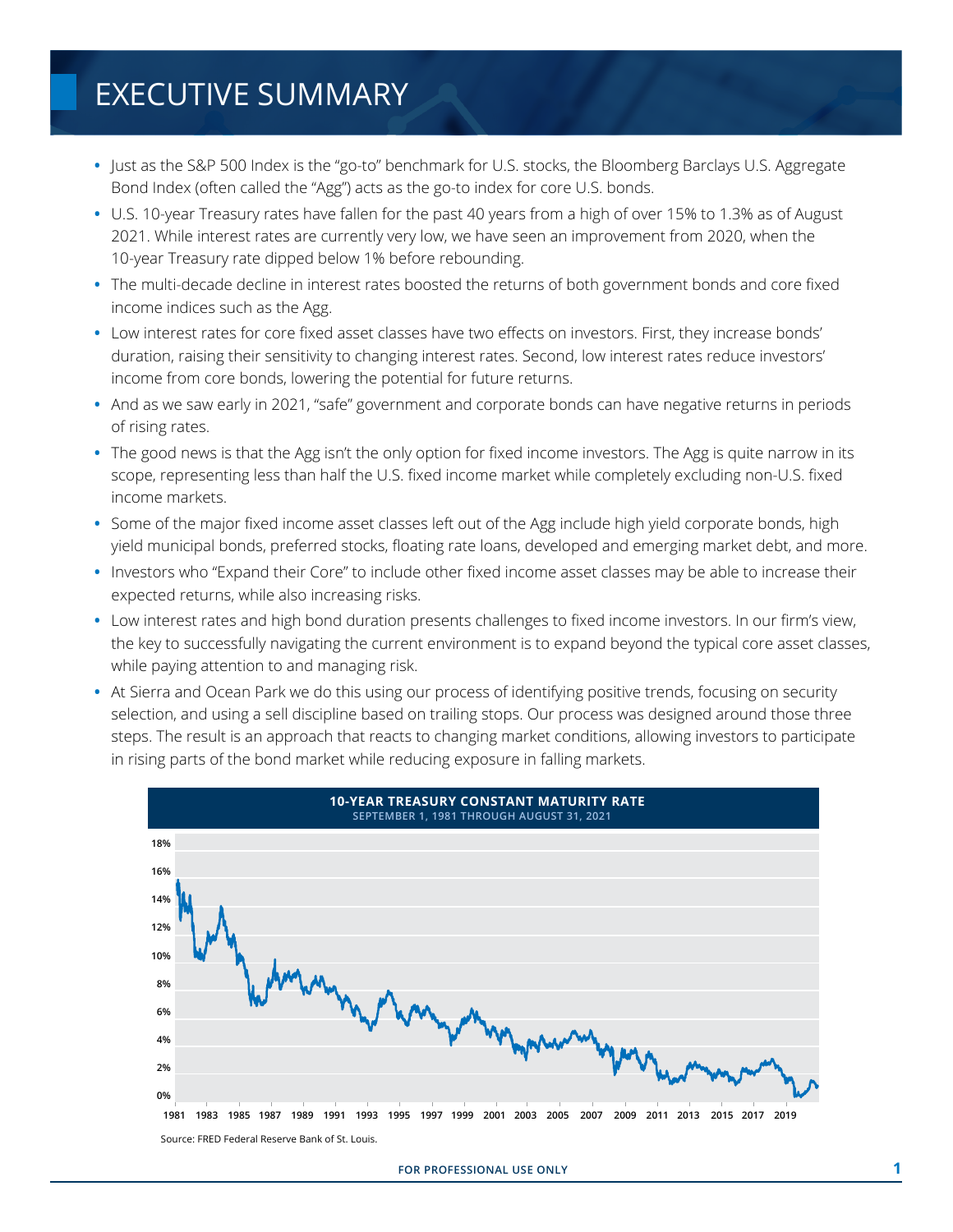### **Risks for the Agg are high while the prospects for return are below average**

Over the long term, investors' returns from high quality bonds come primarily from the interest they pay. So, bonds' expected future returns increase when interest rates are high and fall when rates are low.

But the value of fixed coupon bonds, even government securities, fall when interest rates rise and vice-versa. Long-term bonds have more interest rate risk then shortterm bonds. Investors can measure their bonds' level of interest rate risk by looking at a bond's duration. This is simply how long, on average, investors must wait to be repaid through interest payments and the return of principal.

#### *The Agg sits near its lowest yields and highest duration risk in at least forty years.*

As seen in the chart below, *investors' returns from the Agg over the last several decades have been boosted as interest rates fell over time*. Treasury interest rates hit all-time lows early in August 2020 and are still historically low. At the

same time, the Agg's duration has risen over the past years for several reasons.

*In other words, lower yield and higher interest rate risk, as measured by duration, mean that Agg investors are getting paid less for their investment while taking on the highest amount of duration risk in the last forty years.*

First, government sales of Treasury bonds have skyrocketed after the 2008 financial crisis. And the government has focused more on the sale of longterm bonds. Second, corporations also increased their long-term borrowing while homeowner refinancing has increased the maturity of mortgages. This increase in the maturity of bonds in the Agg has boosted the index's duration. In addition, the interest payments that investors receive lower bonds' duration. So, today's interest rates, which are close to historical lows, have also increased the Agg's duration.



Source: Barclays, Bloomberg, FactSet, JP Morgan Asset Management. August 31, 2021

Duration measures the sensitivity of the price of a bond to a change in interest rates. The higher the duration the greater sensitivity of the bond is to movements in interest rates. Yield is yield to worst. Average yield and duration from the index inception beginning January 1976.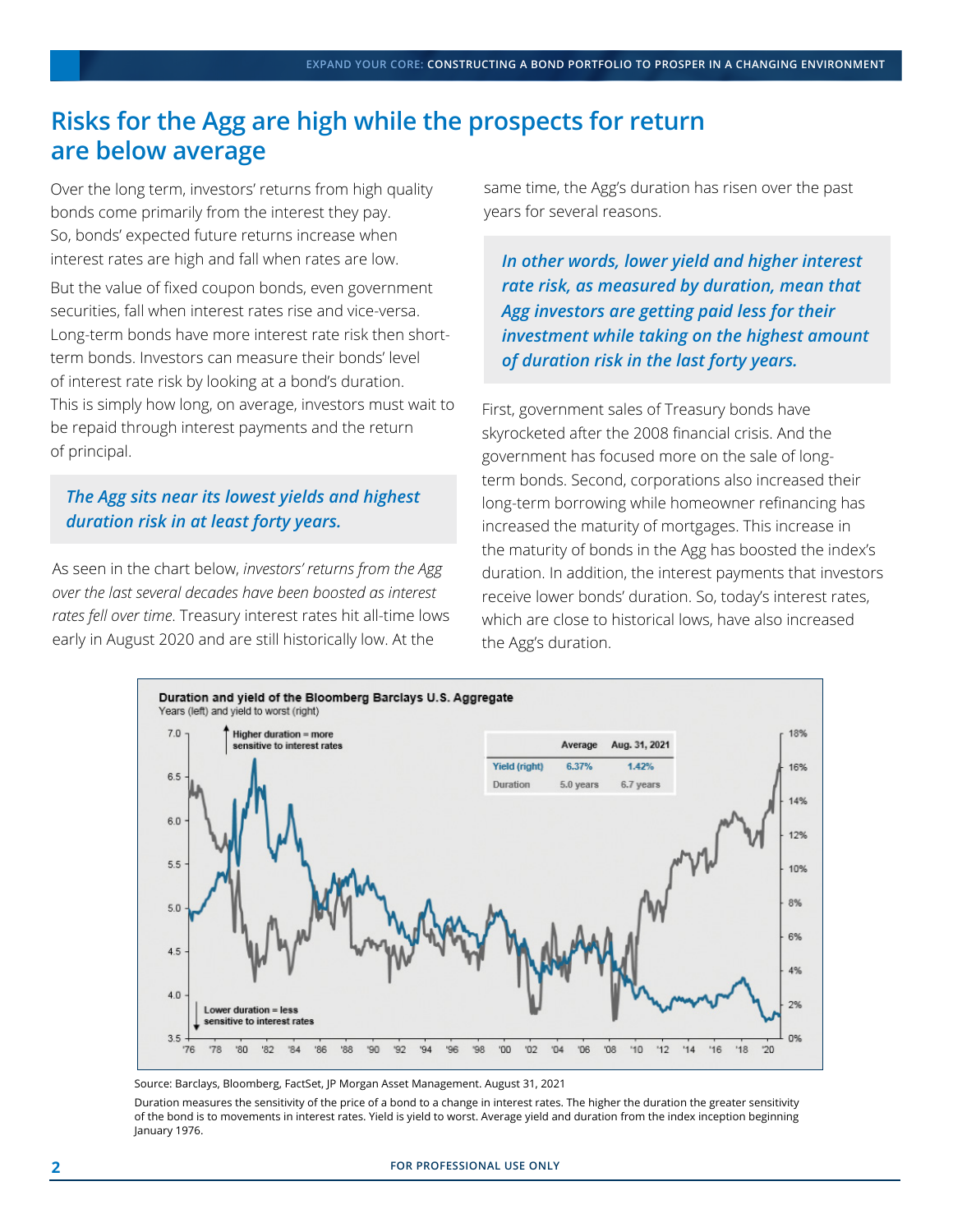### **This Could be a Good Time to Expand Your Core:**

The Agg is often referred to as a "broad exposure to the bond market." But this isn't the case. The reality is that the Agg represents a narrower slice of the bond market than many investors believe. The S&P 500 Index, for example, represents about 80% of the value of U.S. equities. The Agg, on the other hand, represents less than half of the total U.S. bond market.

In addition, the major components of the Agg- Treasurys, mortgages, and high quality corporate bonds, tend to have lower yields than many other bond sectors. Investors who expand their fixed income portfolio can enhance income by adding asset classes such as emerging market debt, high yield corporate bonds, and preferred securities to a core portfolio.



#### **COMPARATIVE YIELDS | AUGUST 31, 2021**

Source: Barclays Live, J.P. Morgan Asset Management, Guide to the Markets, U.S. Data are as of August 31, 2021

In addition to improving portfolio yields, expanding beyond core fixed income can help diversify portfolio risk away from the Agg's primary risk, which is changes in interest rate levels.

Credit-oriented fixed income classes such as Convertible Bonds and Senior Bank Loans have very low or even negative correlations to the Agg. And other sectors such as preferred stock and emerging market bonds have relatively low correlations.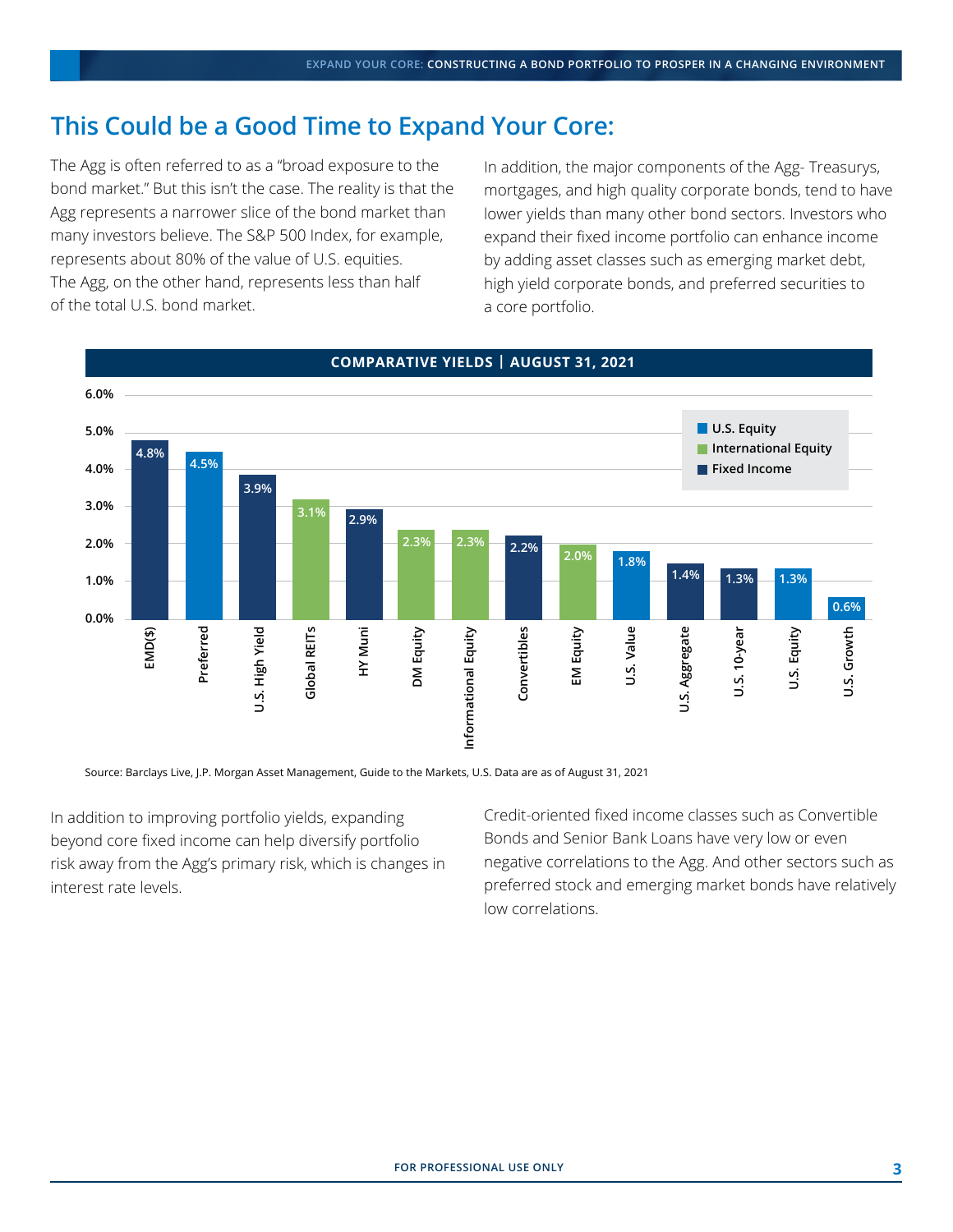### **Many fixed income asset classes provide significant diversification with the Agg**

| <b>5 YEAR CORRELATIONS ENDED 8/31/2021</b> |            |                 |                   |            |                     |             |                   |             |            |             |
|--------------------------------------------|------------|-----------------|-------------------|------------|---------------------|-------------|-------------------|-------------|------------|-------------|
| <b>AGG</b>                                 | <b>IEF</b> | <b>MBB</b>      | <b>LQD</b>        | <b>EMB</b> | <b>HYD</b>          | <b>PFF</b>  | <b>HYG</b>        | <b>EMLC</b> | <b>CWB</b> | <b>BKLN</b> |
| 100%                                       | 86%        | 83%             | 82%               | 49%        | 45%                 | 33%         | 23%               | 23%         | 14%        | $-3%$       |
|                                            | 100%       |                 | 44%               | 5%         | 4%                  | $-9%$       | $-23%$            | $-7%$       | $-23%$     | $-43%$      |
|                                            |            | 100%            | 48%               | 19%        | 15%                 | 9%          | $-5%$             | 6%          | $-7%$      | $-29%$      |
|                                            |            |                 | 100%              | 83%        | 72%                 | 69%         | 69%               | 55%         | 53%        | 46%         |
|                                            |            |                 |                   | 100%       | 85%                 | 77%         | 83%               | 81%         | 67%        | 71%         |
|                                            |            |                 |                   |            | 100%                | 74%         | 73%               | 60%         | 55%        | 62%         |
|                                            |            |                 |                   |            |                     | 100%        | 86%               | 55%         | 71%        | 78%         |
| Agg Bond                                   | <b>AGG</b> | <b>MBS</b>      |                   | <b>MBB</b> |                     |             | 100%              | 64%         | 77%        | 87%         |
| Int. Gov't                                 | <b>IEF</b> | Inv Grade Corp. |                   | <b>LQD</b> |                     |             |                   | 100%        | 55%        | 59%         |
| EMD (USD)                                  | <b>EMB</b> | Preferred       |                   | <b>PFF</b> | <b>EMD Local</b>    | <b>EMLC</b> |                   |             | 100%       | 79%         |
| <b>High Yield Muni</b>                     | <b>HYD</b> |                 | <b>High Yield</b> |            | <b>Convertibles</b> | <b>CWB</b>  | <b>Bank Loans</b> | <b>BKLN</b> |            | 100%        |

Sources: Investors FastTrack, R Studio

Asset classes in green are not included in the Agg, while those in black are. Correlations were calculated using monthly returns over the past 60 months.

Many fixed income asset classes, including high yield corporate bonds, municipal bonds, convertible bonds, preferred stocks, bank loans, and emerging market debt have lower correlations to the Agg than two of its constituent sectors: intermediate-term Treasury bonds (IEF) and high grade corporate bonds (LQD). However, investors in products benchmarked to the Agg may have no or low exposure to many of the diversifying bond asset classes.

Finally, the table clearly shows that the correlation between the Agg and intermediate-term Treasuries has been very high, at 86%. This means that the Agg and the price of U.S. Treasuries have moved virtually in lockstep, driven by changes in interest rates. These types of traditional fixed-income allocations are largely at the mercy of changes in interest rates since the Agg's price typically falls in periods of rising interest rates.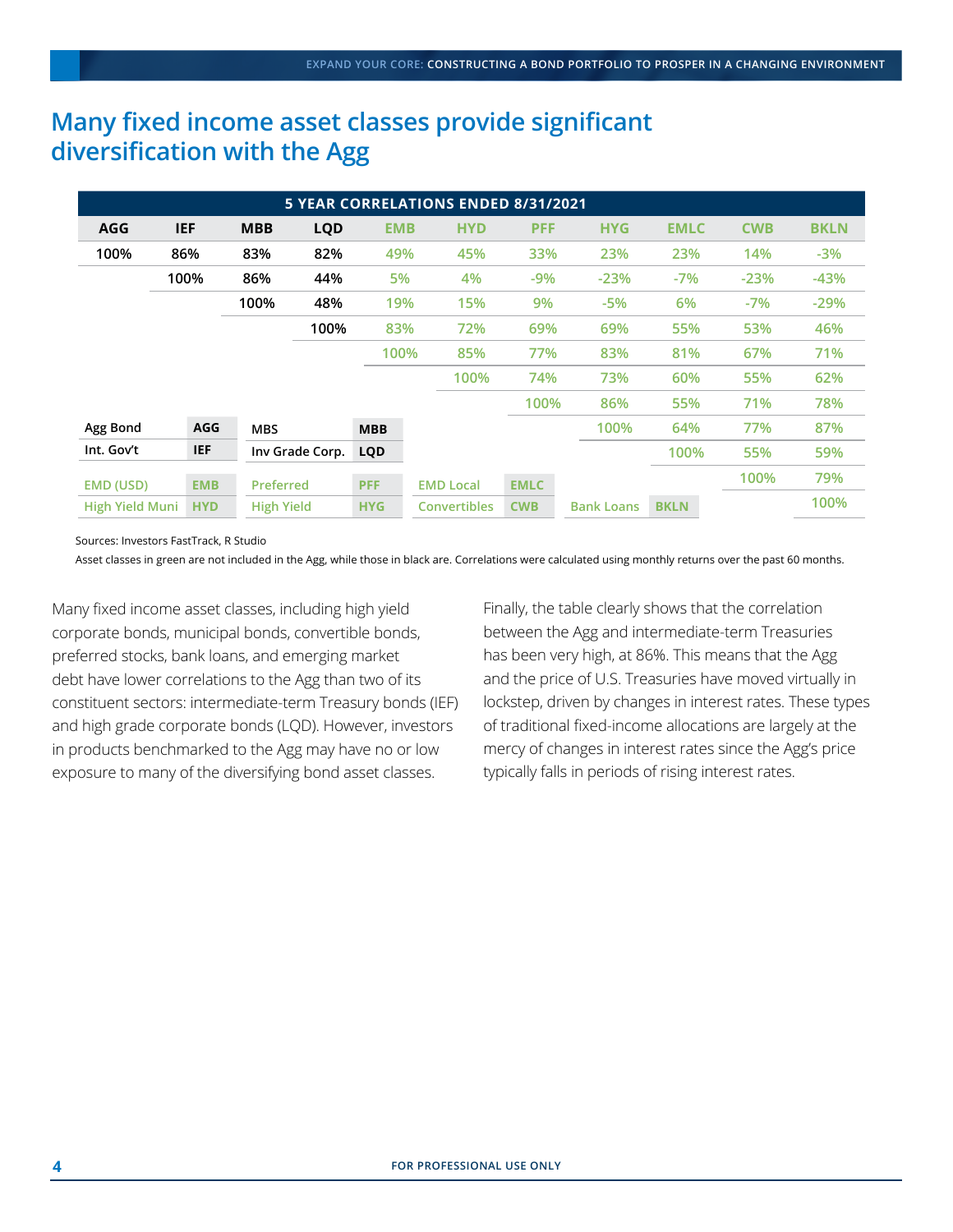### **Solution: Expand Your Core**

Interest rates are very low. And at the same time the Agg's duration, or interest rate risk, is close to its highest level in more than four decades. Investors may be tempted to abandon bonds or shorten their duration. But both these options may be mistakes.

A better solution to the problem is to build upon the Agg by adding in additional fixed income asset classes- high yield corporate bonds, investment grade corporate bonds, developed markets, emerging markets, floating rate,

municipals, international bonds and preferred stocks – essentially the other 50% of the fixed income universe that is excluded from the Agg. Interest rate risk is less of a driver of total return for these categories than the Agg. Furthermore, the higher yields and lower correlations of these broad asset classes to the Agg provide the opportunity to construct a stronger and more diversified bond portfolio.

**The challenge remains:** when to get in and when to get out? There are 3 steps that our firm uses to manage portfolios in a way that is more diversified than the Agg. The example below details these steps using high yield corporate bonds:

## **STEP 1**

**Identify trends.** Unlike stocks, bond prices tend to move up or down at a slower pace, so identifying and acting upon up or down trends can be more effective.

**EXAMPLE:** U.S. high yield corporate bonds had negative returns in 2018 as oil prices fell late in the year, leading to fears of rising high yield issuer defaults. Long-term interest rates also increased during the year, despite falling back some at year-end. Oil prices quickly recovered in 2019 while long-term Treasury rates fell. As a result, high yield corporate bonds were in an uptrend for most of 2019.

# **STEP 2**

**Security selection.** Within an asset class, identify the consistent, persistent, alpha-producing managers.

**EXAMPLE:** Within the high yield bond category, not all areas of the market have the same risk and reward profile. In 2018, managers that avoided or underweighted their portfolio to companies exposed to energy excelled relative to those managers that overweighted this risk.

## **STEP 3**

**Trailing stops.** Use quantitative rules to identify a falling trend. A key to benefiting from a tactical strategy is a *clear sell discipline so that one can "never be wrong for long."* By applying a trailing stop under each investment, a line in the sand is drawn to define when an investment is trending downward and should be sold.

**EXAMPLE:** Early in 2020 the market started to price in a slowing economy, as investors feared that U.S. growth was at or near to peak levels. High yield corporate bonds are sensitive to economic slowdowns since default risks for issuers rise as the economy slows. Investors who used a tactical, rules-based process likely de-risked their portfolios in early 2020. This limited losses as markets plunged in the first quarter when the economy started to shut down due to COVID-19.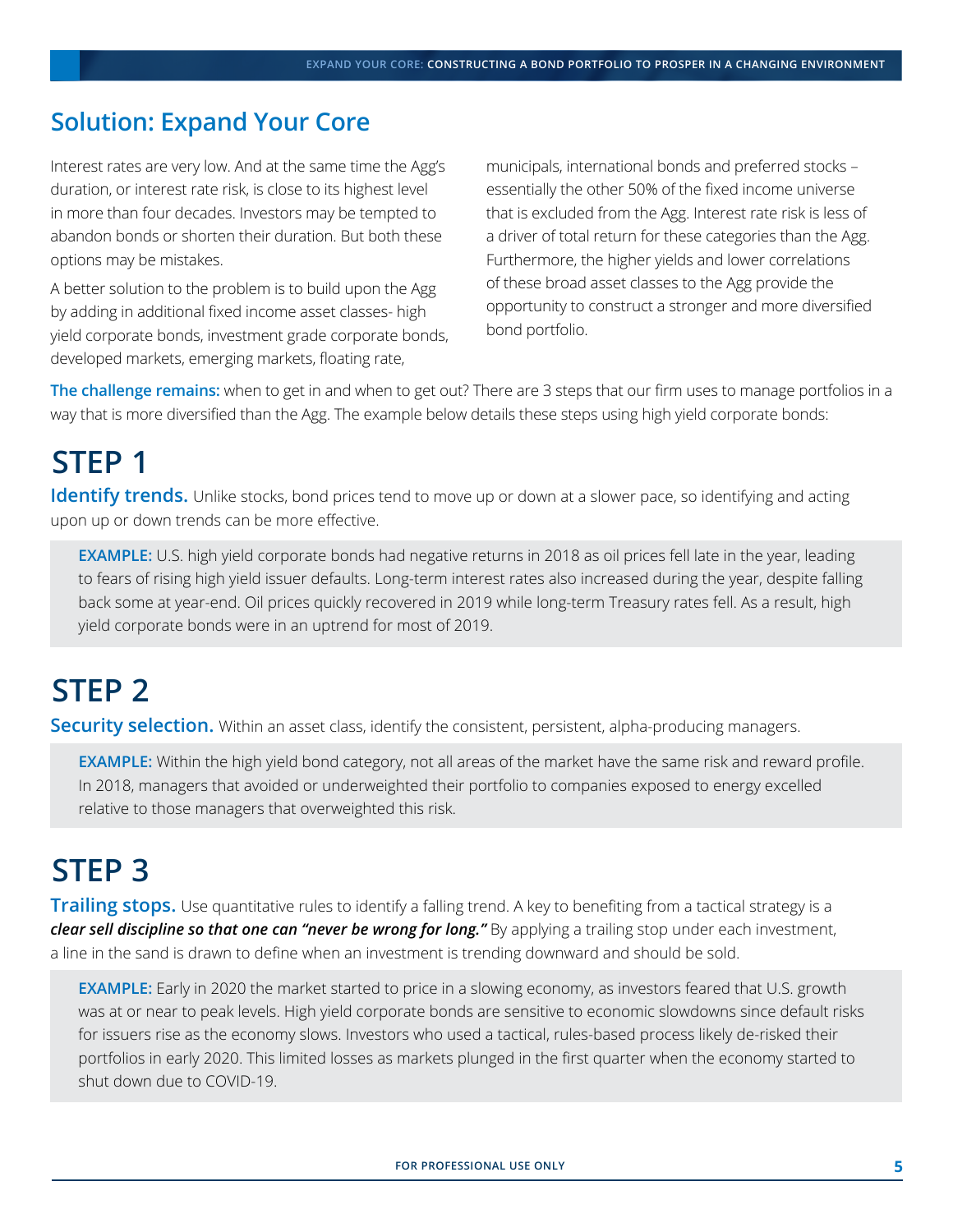#### **Summary**

As investors that are particularly in tune with hidden risks in the market, it is important to highlight the fundamental risks now embedded in the Bloomberg Barclays U.S. Aggregate Bond Index. We've documented that interest rate risk in the Agg, as shown by its duration, is near the highest observed level in at least four decades. At the same time, the yield on this benchmark, which is the index for many intermediate-term bond funds, is historically low.

It would be a mistake to observe these signals and simply shorten the duration in an investment portfolio or abandon bonds completely. *The key shortcoming of the Agg, and most intermediate-term bond funds, is the exclusion of many productive bond asset classes.* 

This problem can be fixed by expanding your core bond portfolio. High yield corporate bonds, floating-rate loans, preferred stocks, municipal bonds, and other bond asset classes offer higher yields than the Agg. At the same time, they have lower correlations with the Agg than the Treasury, investment grade corporate and mortgage bonds included in the Agg. The challenge to this is how to manage the additional risk of value-added fixed income asset classes.

In our view, the key to successfully navigating the current environment is to expand beyond the typical core asset classes, while paying attention to and managing risk.

At Sierra and Ocean Park we do this using our process of identifying positive trends, focusing on security selection, and using a sell discipline based on trailing stops. Our process was designed around those three steps. The result is a different approach that can participate in rising parts of the bond market while reducing exposure in falling markets.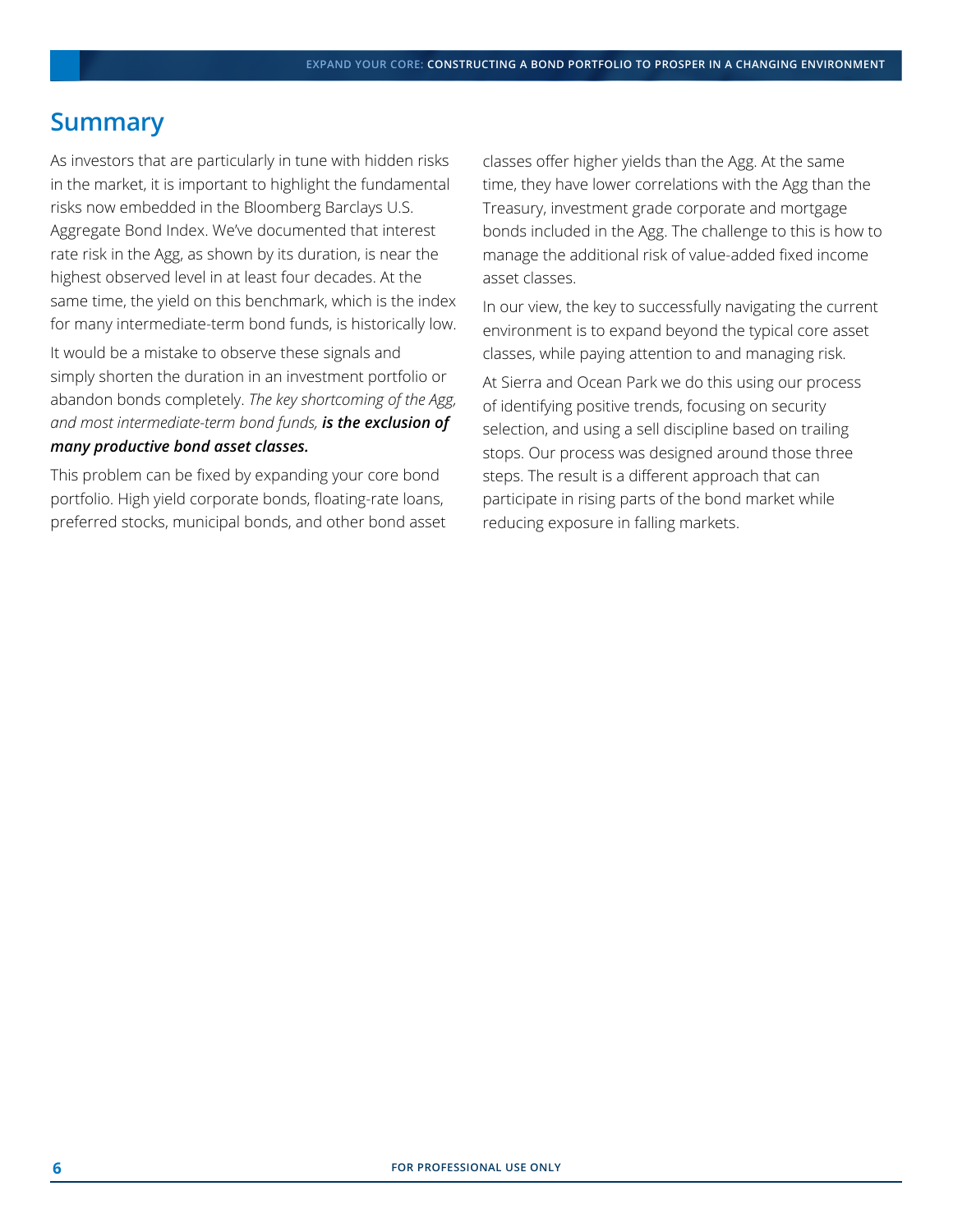#### **Definitions:**

The **S&P 500®** iis widely regarded as the best single gauge of large-cap U.S. equities. There is over USD \$13.5 trillion benchmarked to the index, with index assets comprising approximately USD \$5.4 trillion of this total. The index includes 500 leading companies and captures approximately 80% coverage of available market capitalization.

The **Bloomberg Barclays U.S. Aggregate Bond Index** 

is a broad-based flagship benchmark that measures the investment grade, US dollar-denominated, fixed-rate taxable bond market. The index includes Treasuries, government-related and corporate securities, MBS (agency fixed-rate and hybrid ARM pass-throughs), ABS and CMBS (agency and non-agency).

The **iShares Core U.S. Aggregate Bond ETF (AGG)** seeks to track the investment results of an index composed of the total U.S. investment-grade bond market.

The **iShares 7-10 Year Treasury Bond ETF (IEF)** seeks to track the investment results of an index composed of U.S. Treasury bonds with remaining maturities between seven and ten years.

The **iShares iBoxx \$ Investment Grade Corporate Bond ETF (LQD)** seeks to track the investment results of an index composed of U.S. dollar-denominated, investment grade corporate bonds.

The **iShares MBS ETF (MBB)** seeks to track the investment results of an index composed of investment-grade mortgage-backed pass-through securities issued and/or guaranteed by U.S. government agencies.

The **iShares U.S. Preferred Stock ETF (PFF)** seeks to track the investment results of an index composed of U.S. preferred stocks.

The **iShares J.P. Morgan USD Emerging Markets Bond ETF (EMB)** seeks to track the investment results of an index composed of U.S. dollar-denominated, emerging market bonds.

The **VanEck Vectors® J.P. Morgan EM Local Currency Bond ETF (EMLC®)** seeks to replicate as closely as possible, before fees and expenses, the price and yield performance of the J.P. Morgan GBI-EM Global Core Index (GBIEMCOR), which is comprised of bonds issued by emerging market governments and denominated in the local currency of the issuer.

The **SPDR® Bloomberg Barclays Convertible Securities ETF (CWB)** seeks to provide investment results that, before fees and expenses, correspond generally to the price and yield performance of the Bloomberg Barclays U.S. Convertible Liquid Bond Index (the "Index").

The **Invesco Senior Loan ETF (BKLN)** is based on the S&P/LSTA U.S. Leveraged Loan 100 Index (Index). The Fund will normally invest at least 80% of its total assets in the component securities that comprise the Index. The Index is designed to track the market-weighted performance of the largest institutional leveraged loans based on market weightings, spreads and interest payments. The Fund does not purchase all of the securities in the Index; instead, the Fund utilizes a "sampling" methodology to seek to achieve its investment objective. The Fund and the Index are rebalanced and reconstituted bi-annually, in June and December.

The **iShares iBoxx \$ High Yield Corporate Bond ETF (HYG)** seeks to track the investment results of an index composed of U.S. dollar-denominated, high yield corporate bonds.

The **VanEck High Yield Muni ETF (HYD®)** seeks to replicate as closely as possible, before fees and expenses, the price and yield performance of the Bloomberg Barclays Municipal Custom High Yield Composite Index (LMEHTR), which is intended to track the overall performance of the U.S. dollar denominated high yield long-term tax-exempt bond market.